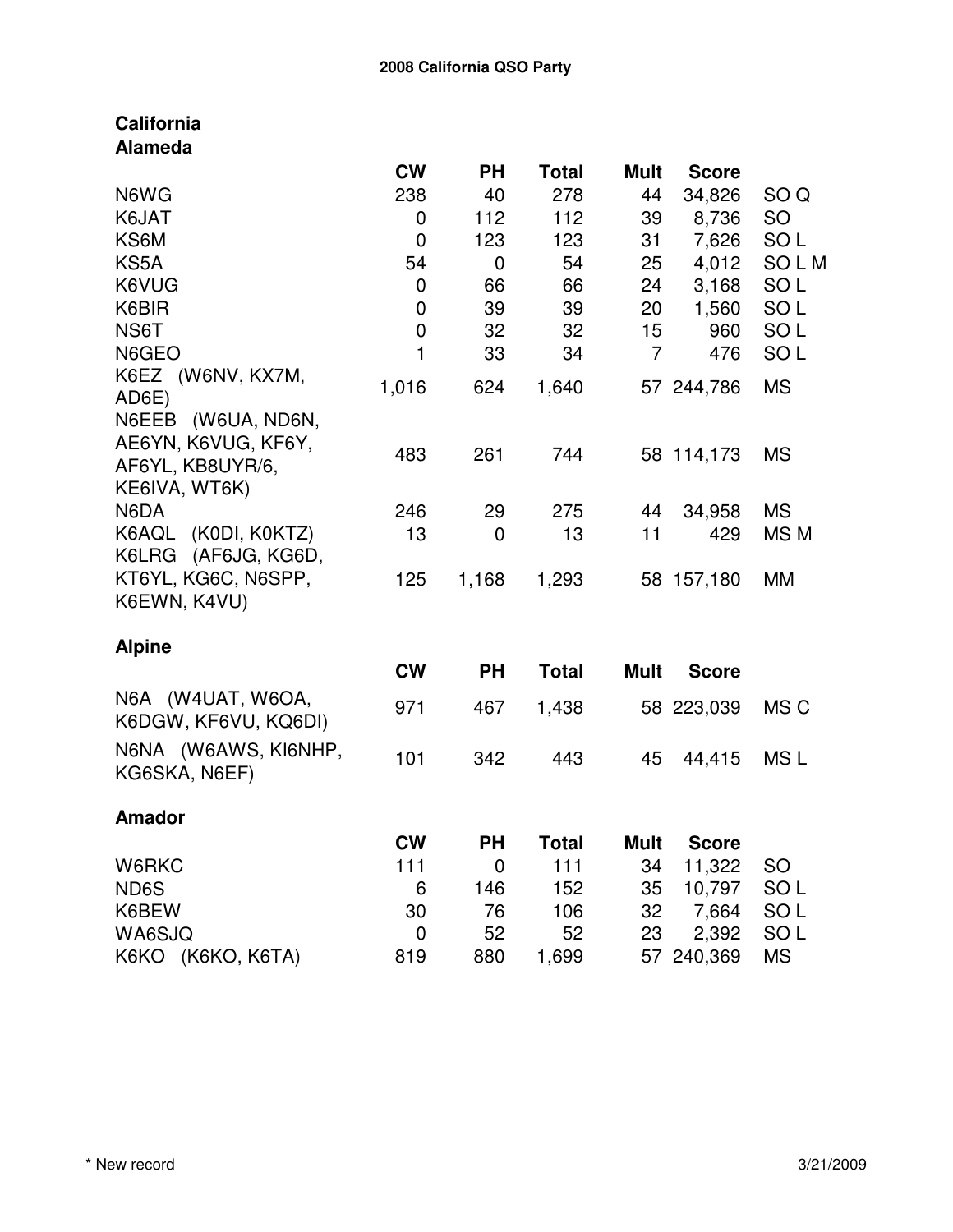**Butte**

|                                          | <b>CW</b>      | <b>PH</b>    | <b>Total</b>   | <b>Mult</b> | <b>Score</b>    |                 |
|------------------------------------------|----------------|--------------|----------------|-------------|-----------------|-----------------|
| K6KM                                     | 179            | 28           | 207            | 41          | 24,272          | SO <sub>L</sub> |
| K6ALE (K6ALE, N6BLU)                     | $\mathbf 0$    | 147          | 147            | 30          | 8,820           | <b>MS</b>       |
| (K5RC, W6OAT)<br>W6OAT                   | 55             | 11           | 66             | 22          | 4,092           | MSLM            |
| K6AQL (K0DI, K0KTZ)                      | 53             | 0            | 53             | 19          | 3,021           | MS M            |
| <b>Calaveras</b>                         |                |              |                |             |                 |                 |
|                                          | <b>CW</b>      | <b>PH</b>    | <b>Total</b>   | Mult        | <b>Score</b>    |                 |
| WC6H                                     | 938            | 1,246        | 2,184          |             | 58 307,661 * SO |                 |
| WS6P                                     | 0              | 149          | 149            | 43          | 12,814          | SO <sub>L</sub> |
| <b>Contra Costa</b>                      |                |              |                |             |                 |                 |
|                                          | <b>CW</b>      | <b>PH</b>    | <b>Total</b>   | <b>Mult</b> | <b>Score</b>    |                 |
| KI6JJW                                   | 0              | 268          | 268            | 40          | 21,440          | SOLS            |
| K6JRA                                    | 0              | 38           | 38             | 9           | 675             | SOLM            |
| KS5A                                     | $\overline{7}$ | 0            | $\overline{7}$ | 5           | 105             | SOLM            |
| K6JEB                                    | 290            | 146          | 436            | 52          | 60,424          | <b>MS</b>       |
| K6AQL<br>(KODI, KOKTZ)                   | 29             | 0            | 29             | 14          | 1,218           | MS <sub>M</sub> |
|                                          |                |              |                |             |                 |                 |
| N6O (WA6O, N6RO,                         |                |              |                |             |                 | MM              |
| WX5S, N6BV, K4VU,<br>K6IAM, K3EST @N6RO) | 1,161          | 2,035        | 3,196          |             | 58 437,929      |                 |
|                                          |                |              |                |             |                 |                 |
| Colusa                                   |                |              |                |             |                 |                 |
|                                          | <b>CW</b>      | <b>PH</b>    | <b>Total</b>   | <b>Mult</b> | <b>Score</b>    |                 |
| W6VNQ                                    | 0              | 176          | 176            | 45          | 15,795          | SO <sub>L</sub> |
| K6AQL (K0DI, K0KTZ)                      | 113            | 0            | 113            | 32          | 10,800          | MS M            |
| W6OAT (K5RC, W6OAT)                      | 30             | $\mathbf{1}$ | 31             | 19          | 1,700           | MSLM            |
| <b>Del Norte</b>                         |                |              |                |             |                 |                 |
|                                          | <b>CW</b>      | <b>PH</b>    | <b>Total</b>   | <b>Mult</b> | <b>Score</b>    |                 |
| N6D (AC7ZG, KI7Y,                        | 621            | 957          | 1,578          |             | 57 215,203      | MM <sub>C</sub> |
| NE7D, NC7M, W7YAQ)                       |                |              |                |             |                 |                 |
| <b>Eldorado</b>                          |                |              |                |             |                 |                 |
|                                          | <b>CW</b>      | <b>PH</b>    | <b>Total</b>   | <b>Mult</b> | <b>Score</b>    |                 |
| K6IDX (K2RD)                             | 640            | 555          | 1,195          | 57          | 172,653         | SO              |
| N6FR (W1RH)                              | 583            | 422          | 1,005          | 58          | 150,307         | <b>SO</b>       |
| K6LRN                                    | 709            | 124          | 833            | 56          | 132,860         | <b>SO</b>       |
| N6RER                                    | 0              | 852          | 852            | 58          | 98,774          | SO              |
| AA6W                                     | 0              | 20           | 20             | 14          | 560             | SO <sub>L</sub> |
| (AA6W/M)                                 |                |              |                |             |                 |                 |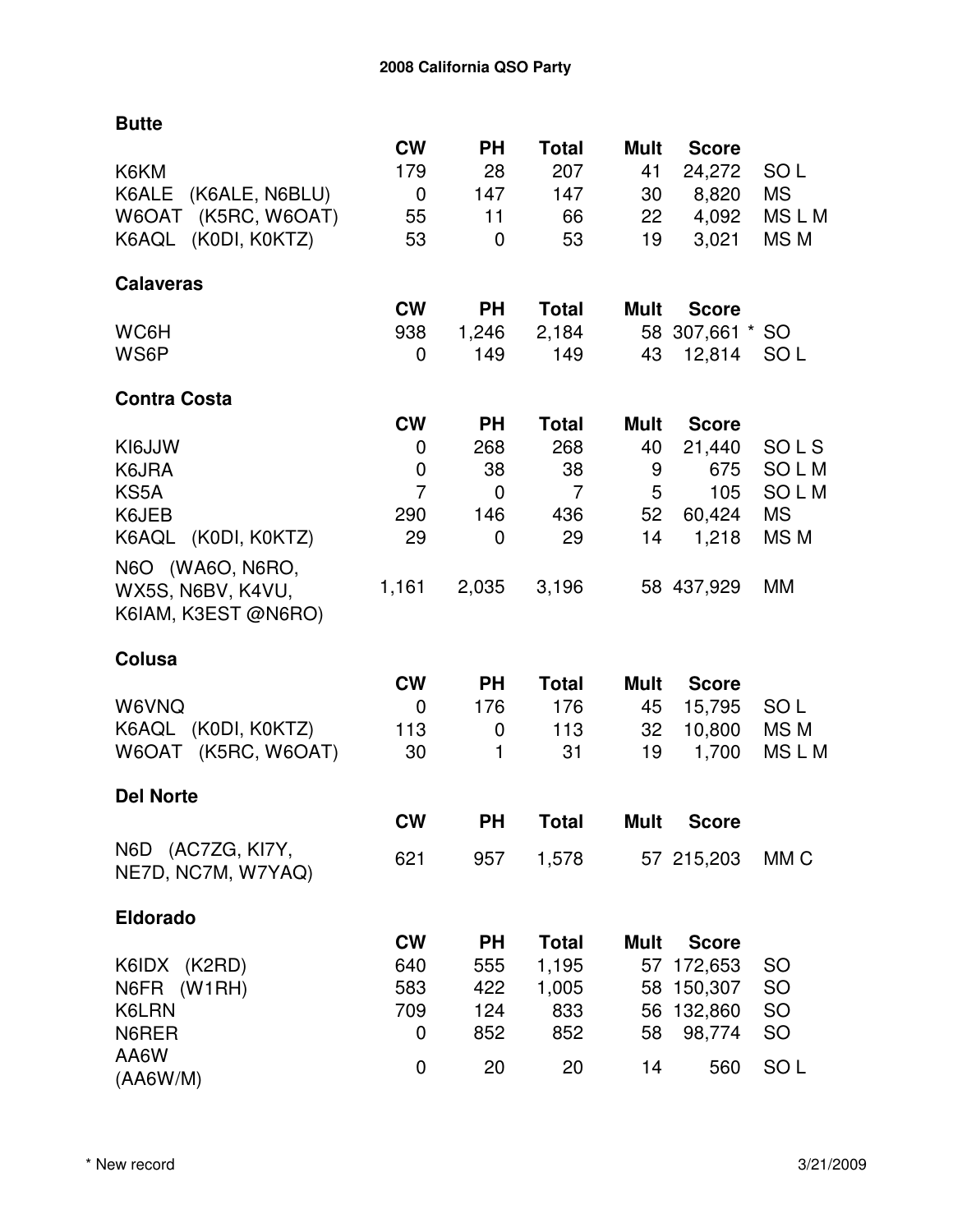|             | <b>PH</b>                         | <b>Total</b>        | <b>Mult</b>           | <b>Score</b>       |                                                  |
|-------------|-----------------------------------|---------------------|-----------------------|--------------------|--------------------------------------------------|
| 599         | 0                                 | 599                 | 53                    | 95,241             | <b>SO</b>                                        |
| 351         | 223                               | 574                 | 53                    | 79,314             | SO                                               |
| 226         | $\mathbf 0$                       | 226                 | 43                    | 29,089             | SO <sub>L</sub>                                  |
| 58          | 48                                | 106                 | 30                    | 8,025              | SOLC                                             |
| 0           | 101                               | 101                 | 38                    | 7,676              | SO <sub>L</sub>                                  |
| $\mathbf 0$ | 87                                | 87                  | 23                    | 3,979              | SO <sub>L</sub>                                  |
| 18          | 0                                 | 18                  | 9                     | 486                | <b>SOLM</b>                                      |
|             |                                   |                     |                       |                    | SO <sub>L</sub>                                  |
|             |                                   |                     |                       |                    | MS <sub>M</sub>                                  |
|             |                                   |                     |                       |                    |                                                  |
| <b>CW</b>   | <b>PH</b>                         | <b>Total</b>        | Mult                  | <b>Score</b>       |                                                  |
| 219         | 157                               | 376                 | 51                    | 49,393             | SOLC                                             |
| 159         | 18                                | 177                 | 41                    | 20,971             | <b>MSLM</b>                                      |
| 12          | 23                                | 35                  | 9                     | 724                | MS M                                             |
|             |                                   |                     |                       |                    |                                                  |
| <b>CW</b>   | <b>PH</b>                         | <b>Total</b>        | <b>Mult</b>           | <b>Score</b>       |                                                  |
| 412         | 250                               | 662                 | 54                    | 93,744             | SO <sub>Q</sub>                                  |
| 122         | 97                                | 219                 | 36                    | 20,070             | SO <sub>L</sub>                                  |
| 0           | 156                               | 156                 | 43                    | 13,416             | SO <sub>L</sub>                                  |
| $\mathbf 0$ | 23                                | 23                  | 13                    | 585                | SO <sub>L</sub>                                  |
|             |                                   |                     |                       |                    |                                                  |
| <b>CW</b>   | <b>PH</b>                         | <b>Total</b>        | <b>Mult</b>           | <b>Score</b>       |                                                  |
| 809         | 763                               | 1,572               |                       |                    | <b>MS</b>                                        |
|             |                                   |                     |                       |                    |                                                  |
| <b>CW</b>   | <b>PH</b>                         | <b>Total</b>        | <b>Mult</b>           | <b>Score</b>       |                                                  |
| 871         | 820                               | 1,691               | 57                    |                    | <b>SO</b>                                        |
| 536         | 494                               | 1,030               |                       |                    | MS C                                             |
|             | <b>CW</b><br>$\overline{7}$<br>22 | 5<br>$\overline{0}$ | 12 <sub>2</sub><br>22 | $\mathbf{1}$<br>15 | 31<br>990<br>58 229,187<br>242,278<br>56 145,320 |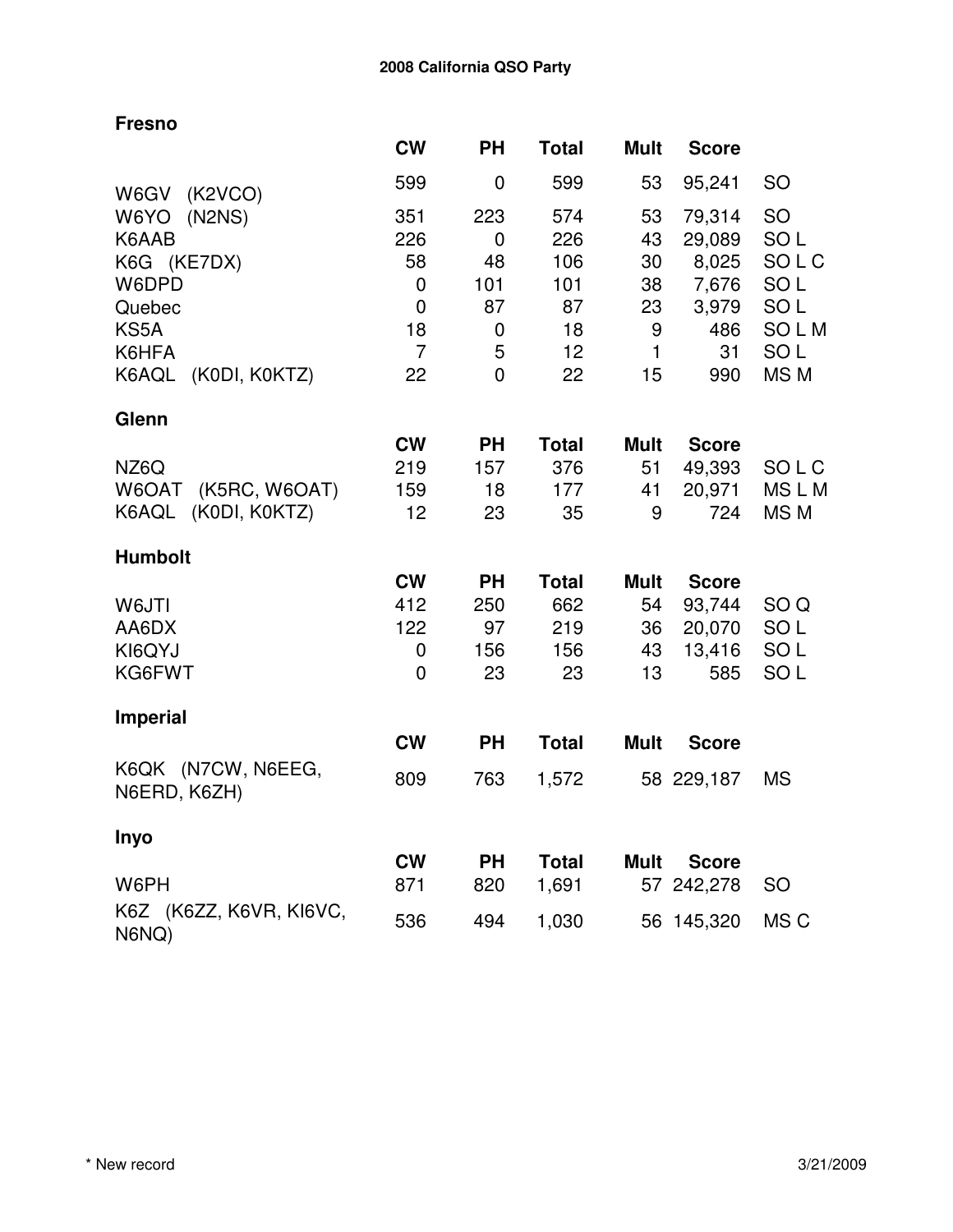|                                             | <b>CW</b>   | <b>PH</b> | Total        | <b>Mult</b> | <b>Score</b> |                 |
|---------------------------------------------|-------------|-----------|--------------|-------------|--------------|-----------------|
| KS5A                                        | 86          | 0         | 86           | 33          | 8,514        | <b>SOLM</b>     |
| <b>KD7TOL</b>                               | $\mathbf 0$ | 6         | 6            | 5           | 60           | SOLM            |
| K6AQL (K0DI, K0KTZ)                         | 78          | 0         | 78           | 31          | 7,207        | MS <sub>M</sub> |
| NB6B (W6WTG, WI6J,<br>KF6JOQ, KB6LBS, KA6H) | $\mathbf 0$ | 58        | 58           | 25          | 2,875        | MS L            |
| Kings                                       |             |           |              |             |              |                 |
|                                             | <b>CW</b>   | <b>PH</b> | <b>Total</b> | <b>Mult</b> | <b>Score</b> |                 |
| K6VVA                                       | 115         | 0         | 115          | 32          | 11,040       | SO C            |
| <b>WOHJW</b>                                | 0           | 164       | 164          | 27          | 8,829        | SO <sub>L</sub> |
| W6IXP                                       | 15          | 82        | 97           | 39          | 8,112        | SO <sub>L</sub> |
| KS5A                                        | 49          | 0         | 49           | 19          | 2,764        | SOLM            |
| AA6GZ                                       | $\mathbf 0$ | 40        | 40           | 23          | 1,817        | SO <sub>L</sub> |
| NI6T (NI6T, K6VVA)                          | 690         | 342       | 1,032        | 58          | 159,645      | MS C            |
| K6AQL (K0DI, K0KTZ)                         | 80          | 7         | 87           | 32          | 8,080        | MS M            |
| Lake                                        |             |           |              |             |              |                 |
|                                             | <b>CW</b>   | <b>PH</b> | <b>Total</b> | <b>Mult</b> | <b>Score</b> |                 |
| N6ZFO                                       | 523         | 231       | 754          | 55          | 111,567      | SO L C          |
| KE6UAR                                      | 3           | 107       | 110          | 31          | 6,882        | <b>SO</b>       |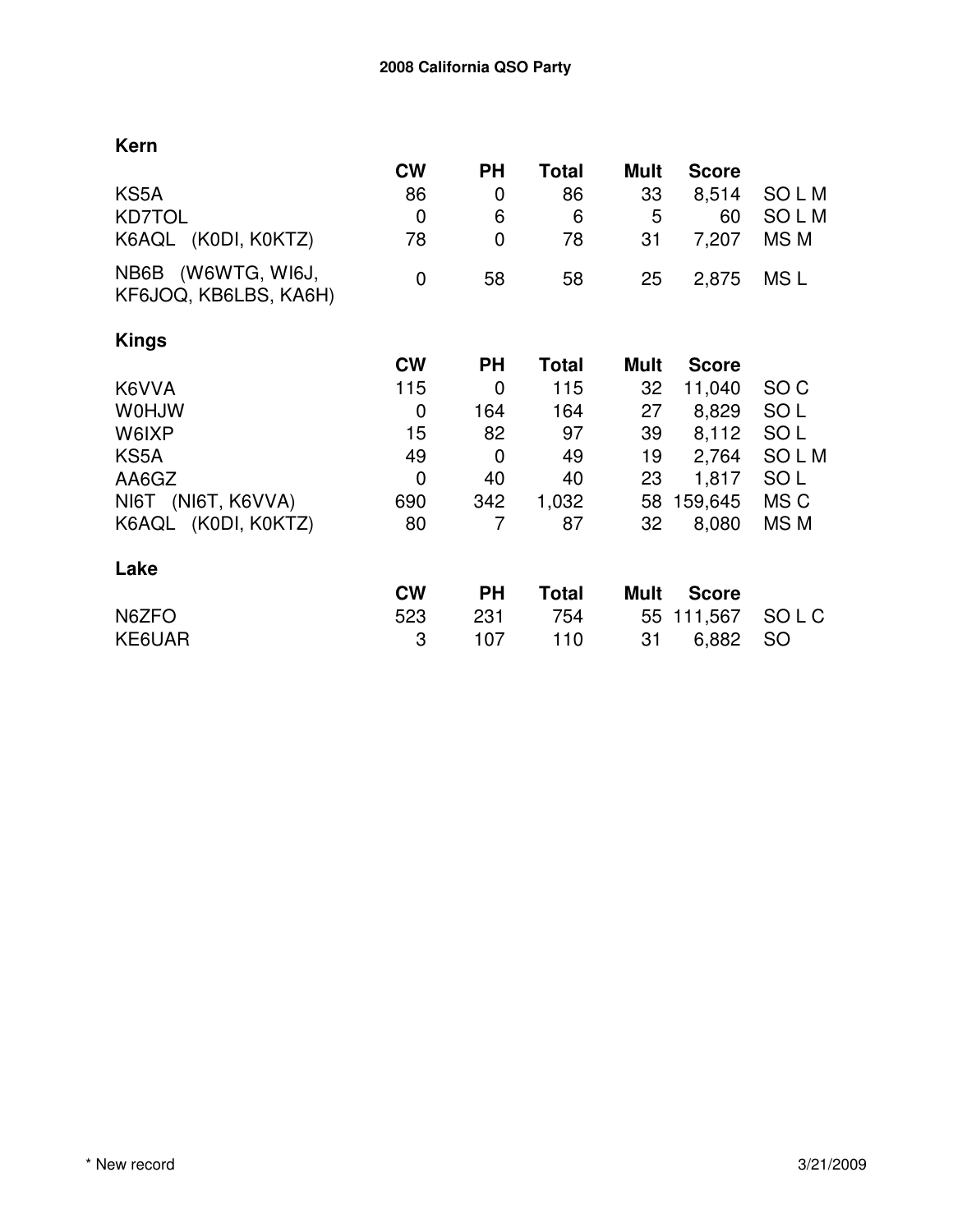## **Los Angeles**

|                            | <b>CW</b>    | <b>PH</b>                 | <b>Total</b> | <b>Mult</b>    | <b>Score</b> |                 |
|----------------------------|--------------|---------------------------|--------------|----------------|--------------|-----------------|
| W6UE<br>(NGAN)             | 980          | 843                       | 1,823        | 57             | 263,625      | SO <sub>S</sub> |
| K6LA                       | 877          | 610                       | 1,487        |                | 58 223,213   | SO <sub>L</sub> |
| KC6X                       | 681          | 589                       | 1,270        |                | 58 186,673   | SO              |
| KM6Z                       | 580          | 185                       | 765          |                | 55 115,995   | SO <sub>L</sub> |
| W6AFA                      | 0            | 716                       | 716          | 57             | 81,624       | SO <sub>L</sub> |
| NK6A                       | 311          | 57                        | 368          | 54             | 56,457       | SO <sub>L</sub> |
| N6NO                       | 187          | $\mathbf 0$               | 187          | 40             | 22,380       | SO <sub>L</sub> |
| WA6BOB                     | 89           | 38                        | 127          | 32             | 10,944       | SO <sub>L</sub> |
| AE6XC                      | $\mathbf 0$  | 140                       | 140          | 35             | 9,765        | SO <sub>L</sub> |
| W6IST                      | $\mathbf{1}$ | 76                        | 77           | 32             | 4,960        | <b>SO</b>       |
| K6ZCL                      | 32           | 10                        | 42           | 22             | 2,519        | SO <sub>L</sub> |
| N6OU                       | 14           | 41                        | 55           | 14             | 1,715        | SO <sub>L</sub> |
| KC6G                       | $\mathbf 0$  | 36                        | 36           | 22             | 1,584        | SO <sub>L</sub> |
| NC6Q                       | 24           | 15                        | 39           | 14             | 1,414        | SO <sub>L</sub> |
| N6QQ                       | 0            | 6                         | 6            | 5              | 55           | SO <sub>L</sub> |
| K6AQL (K0DI, K0KTZ)        | 49           | $\overline{c}$            | 51           | 23             | 3,473        | MS M            |
| (KD6FJV,<br>W7RBV          | $\mathbf 0$  | 12                        | 12           | 9              | 216          | <b>MS</b>       |
| KG6JKJ)                    |              |                           |              |                |              |                 |
| Lassen                     |              |                           |              |                |              |                 |
|                            | <b>CW</b>    | <b>PH</b>                 | <b>Total</b> | <b>Mult</b>    | <b>Score</b> |                 |
| K6ME                       | 4            | 364                       | 368          | 53             | 39,140       | SO <sub>L</sub> |
| (K5RC, W6OAT)<br>W6OAT     | 41           | 3                         | 44           | 24             | 3,096        | MSLM            |
| <b>Madera</b>              |              |                           |              |                |              |                 |
|                            | <b>CW</b>    | <b>PH</b>                 | <b>Total</b> | <b>Mult</b>    | <b>Score</b> |                 |
| KB6A                       | 479          | 641                       | 1,120        |                | 57 154,983   | <b>SO</b>       |
| KA6GDT                     | 27           | 47                        | 74           | 30             | 5,205        | SO <sub>L</sub> |
| KS5A                       | 30           | 0                         | 30           | 19             | 1,681        | SOLM            |
| AE6RF                      | 6            | $\ensuremath{\mathsf{3}}$ | 9            | 7 <sup>7</sup> | 168          | SO <sub>L</sub> |
| K6B (K6DBG, AE6RF)         | 187          | 16                        | 203          | 44             | 26,026       | <b>MS</b>       |
| K6AQL (K0DI, K0KTZ)        | 29           | $\mathbf 0$               | 29           | 19             | 1,653        | MS M            |
| <b>Marin</b>               |              |                           |              |                |              |                 |
|                            | <b>CW</b>    | <b>PH</b>                 | <b>Total</b> | <b>Mult</b>    | <b>Score</b> |                 |
|                            |              | 578                       | 1,524        | 58             | 231,565      | <b>SO</b>       |
| K6RIM                      | 946          |                           |              |                |              |                 |
| K6CTA                      | 477          | $\mathbf 0$               | 477          | 50             | 71,550       | SO              |
| KB6CGE                     | 0            | 115                       | 115          | 36             | 8,244        | SO <sub>L</sub> |
| N6VAW                      | 0            | 80                        | 80           | 24             | 3,840        | <b>SO</b>       |
| W6UDS<br>(W6UDS,<br>N6VAW) | 0            | 10                        | 10           | 8              | 152          | MS <sub>L</sub> |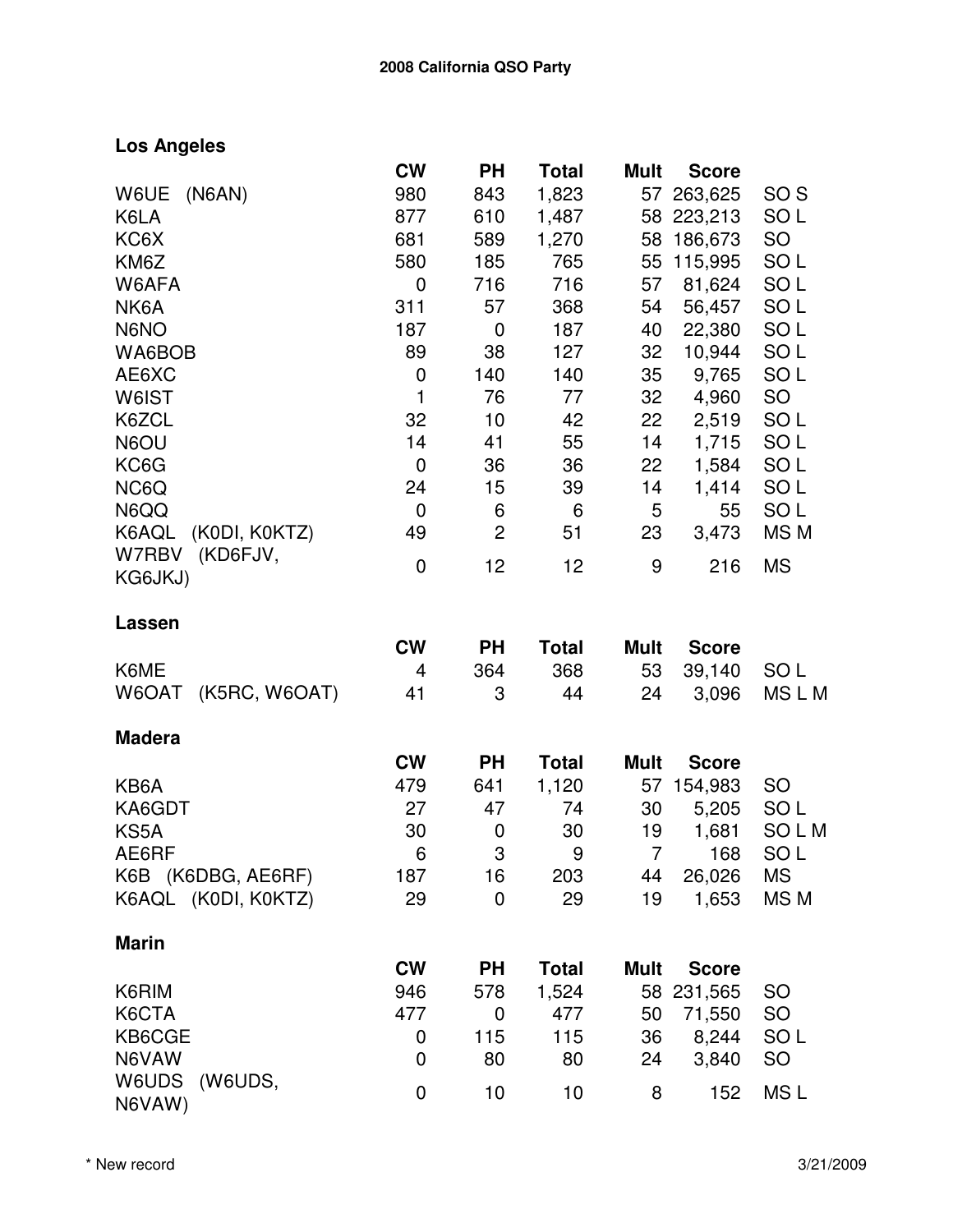| <b>Mariposa</b>     |                |             |              |                 |              |                 |
|---------------------|----------------|-------------|--------------|-----------------|--------------|-----------------|
|                     | <b>CW</b>      | <b>PH</b>   | <b>Total</b> | <b>Mult</b>     | <b>Score</b> |                 |
| N6NZ                | 158            | 1,129       | 1,287        |                 | 57 155,638   | <b>SO</b>       |
| <b>Mendocino</b>    |                |             |              |                 |              |                 |
|                     | <b>CW</b>      | <b>PH</b>   | <b>Total</b> | <b>Mult</b>     | <b>Score</b> |                 |
| N6YEU               | 585            | 220         | 805          | 57              | 125,029      | SOLC            |
| K6IF                | 99             | 153         | 252          | 50              | 30,100       | SO              |
| N7VS                | 12             | 17          | 29           | 21              | 1,438        | SO <sub>L</sub> |
| AD7UP               | $\mathbf 0$    | 12          | 12           | 9               | 216          | SO <sub>L</sub> |
| KW6H                | $\overline{0}$ | 108         | 108          | 22              | 4,730        | MS <sub>L</sub> |
| <b>Merced</b>       |                |             |              |                 |              |                 |
|                     | <b>CW</b>      | <b>PH</b>   | <b>Total</b> | <b>Mult</b>     | <b>Score</b> |                 |
| KI6PR               | 210            | 62          | 272          | 49              | 36,823       | SO <sub>L</sub> |
| K6RM                | 23             | 119         | 142          | 42              | 12,789       | SO <sub>L</sub> |
| KE6RGB              | 28             | 12          | 40           | 22              | 2,376        | SO <sub>C</sub> |
| KS5A                | 17             | 0           | 17           | 12 <sub>2</sub> | 612          | SOLM            |
| K6AQL (K0DI, K0KTZ) | 31             | $\mathbf 0$ | 31           | 18              | 1,647        | MS M            |
| <b>Modoc</b>        |                |             |              |                 |              |                 |
|                     | <b>CW</b>      | <b>PH</b>   | <b>Total</b> | <b>Mult</b>     | <b>Score</b> |                 |
| NT6K                | 309            | 128         | 437          | 52              | 61,516       | <b>SO</b>       |
| KG6OJB              | $\mathbf 0$    | 244         | 244          | 44              | 21,428       | SO <sub>L</sub> |
| NE6LE (K2DI, K4XU,  |                |             |              |                 |              |                 |
| KS6U, W6RA, W7YOW,  |                |             |              |                 |              |                 |
| K7YLO, W7MY, KI6Y,  | 744            | 467         | 1,211        |                 | 57 180,319   | MM              |
| K7ZM)               |                |             |              |                 |              |                 |
| <b>Mono</b>         |                |             |              |                 |              |                 |
|                     | <b>CW</b>      | <b>PH</b>   | <b>Total</b> | <b>Mult</b>     | <b>Score</b> |                 |
| (W6KC)<br>W6ML      | 773            | 426         | 1,199        |                 | 58 183,831   | SO <sub>C</sub> |
| W6SX                | 897            | 247         | 1,144        | 57              | 181,545      | SO              |
| W6M                 | $\mathbf 0$    | 509         | 509          | 52              | 52,936       | MS <sub>L</sub> |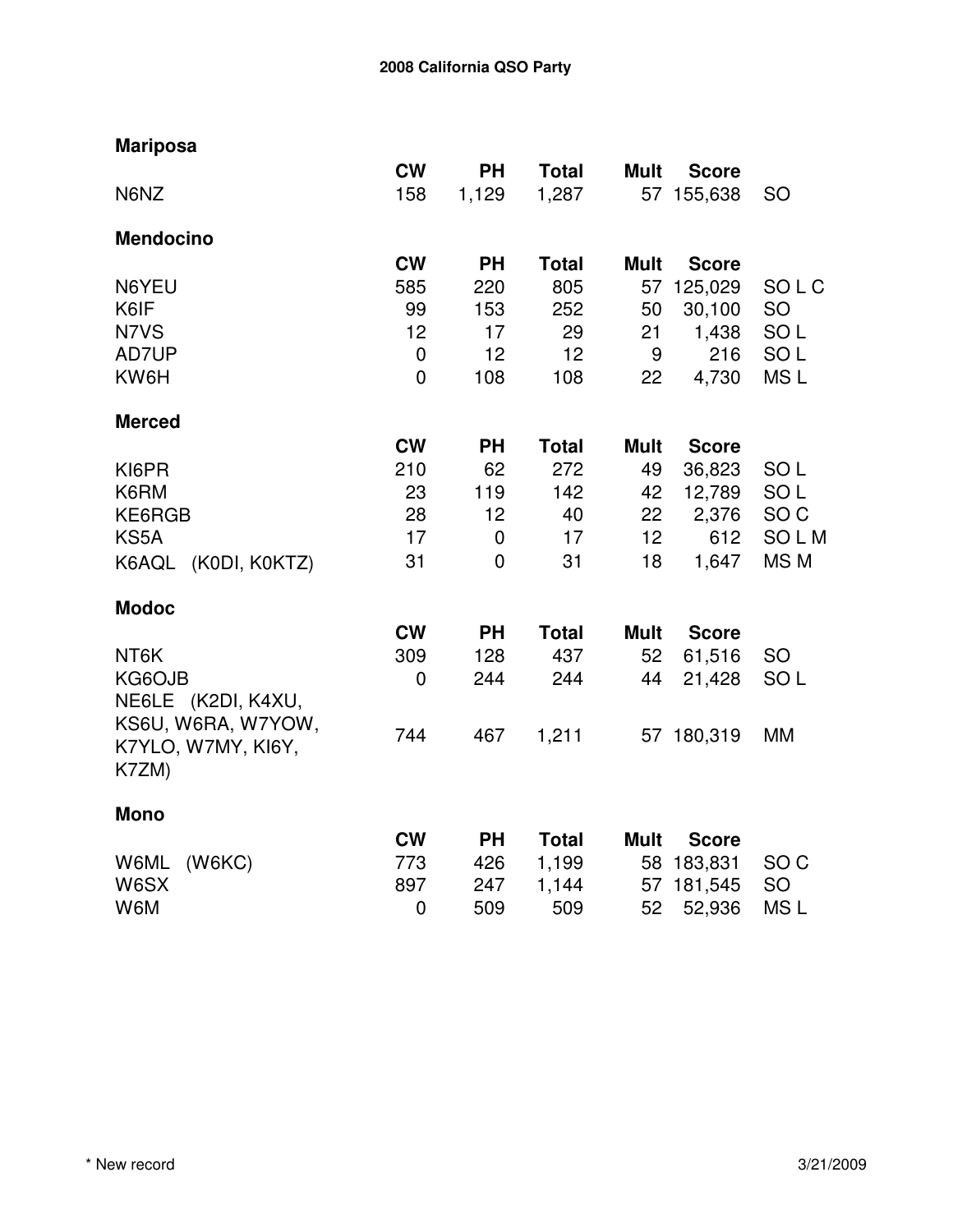| <b>Monterey</b>                              |             |             |              |             |              |                 |
|----------------------------------------------|-------------|-------------|--------------|-------------|--------------|-----------------|
|                                              | <b>CW</b>   | <b>PH</b>   | <b>Total</b> | <b>Mult</b> | <b>Score</b> |                 |
| K6ZP                                         | 95          | 32          | 127          | 40          | 13,960       | SO <sub>Q</sub> |
| KS5A                                         | 69          | $\mathbf 0$ | 69           | 32          | 6,576        | SOLM            |
| N6RC<br>(N6RC, N6KJ,<br>W6CT, K6TD)          | 576         | 491         | 1,067        |             | 58 157,093   | MS C            |
| K6LY (KI8CX, WC6DX,<br>KI6LUA, WA6NDN)       | 102         | 394         | 496          | 54          | 59,076       | MS <sub>S</sub> |
| K6AQL (K0DI, K0KTZ)                          | 62          | 10          | 72           | 31          | 6,339        | MS <sub>M</sub> |
| <b>Napa</b>                                  |             |             |              |             |              |                 |
|                                              | <b>CW</b>   | <b>PH</b>   | <b>Total</b> | <b>Mult</b> | <b>Score</b> |                 |
| KE6ZSN                                       | 319         | 511         | 830          |             | 56 110,824   | <b>SO</b>       |
| W6OSP                                        | 379         | 0           | 379          | 50          | 56,775       | MSLM            |
| <b>Nevada</b>                                |             |             |              |             |              |                 |
|                                              | <b>CW</b>   | <b>PH</b>   | <b>Total</b> | <b>Mult</b> | <b>Score</b> |                 |
| W6FA                                         | 718         | 278         | 996          | 57          | 154,384      | SO <sub>L</sub> |
| K6BZS                                        | 689         | 179         | 868          | 56          | 135,660      | SO              |
| N6XI                                         | 486         | 243         | 729          | 55          | 106,782      | SO              |
| WB6JJJ                                       | 65          | 653         | 718          | 58          | 86,913       | SO              |
| K6NV                                         | 311         | 130         | 441          | 53          | 63,229       | SO              |
| K9JM                                         | 312         | 32          | 344          | 49          | 48,877       | SO              |
| KA6NGR                                       | 302         | $\mathbf 0$ | 302          | 44          | 39,798       | SO <sub>L</sub> |
| K6ST                                         | $\mathbf 0$ | 79          | 79           | 33          | 5,181        | SO              |
| K6III                                        | 38          | 39          | 77           | 18          | 3,438        | SO              |
| KI6TRK                                       | $\mathbf 0$ | 6           | 6            | 5           | 55           | <b>SO</b>       |
| W6DOJ<br>(W6JCW, K6XN,<br>K6III, K6YN, W6NW) | 331         | 456         | 787          | 54          | 102,789      | MS <sub>L</sub> |
| W6OAT (K5RC, W6OAT)                          | 43          | 3           | 46           | 22          | 2,970        | MSLM            |
| Orange                                       |             |             |              |             |              |                 |
|                                              | <b>CW</b>   | <b>PH</b>   | <b>Total</b> | <b>Mult</b> | <b>Score</b> |                 |
| N6HC                                         | 714         | 904         | 1,618        | 58          | 229,042      | <b>SO</b>       |
| K6GEP                                        | 365         | 144         | 509          | 50          | 69,025       | SO <sub>L</sub> |
| N6MU                                         | 280         | 45          | 325          | 49          | 45,447       | SO <sub>L</sub> |
| N6ER                                         | 105         | 51          | 156          | 44          | 18,304       | SO              |

WB6EUZ 24 69 93 32 6,640 SO L

N6PE 11 0 11 10 330 SO

0 46 46 25 2,300 SOL<br>11 0 11 10 330 SO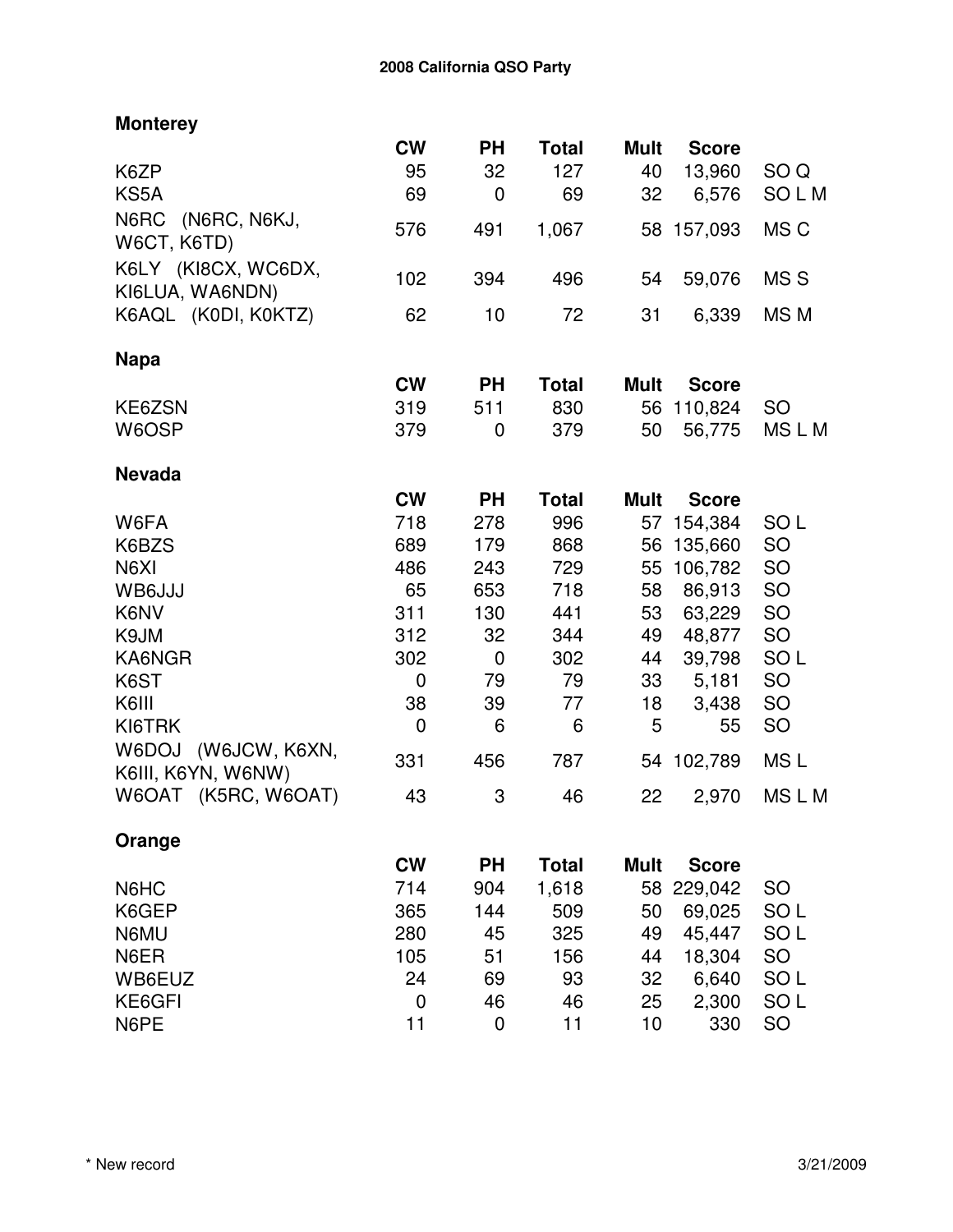| <b>Placer</b>                 |             |           |              |             |              |                 |
|-------------------------------|-------------|-----------|--------------|-------------|--------------|-----------------|
|                               | <b>CW</b>   | <b>PH</b> | <b>Total</b> | <b>Mult</b> | <b>Score</b> |                 |
| WX6V                          | 639         | 341       | 980          | 56          | 145,460      | <b>SO</b>       |
| KF6T                          | 501         | 294       | 795          |             | 58 121,133   | <b>SO</b>       |
| W6RFF                         | 165         | 0         | 165          | 38          | 18,753       | SO <sub>C</sub> |
| W6OAT<br>(K5RC, W6OAT)        | 48          | 4         | 52           | 27          | 4,104        | MSLM            |
| <b>Plumas</b>                 |             |           |              |             |              |                 |
|                               | <b>CW</b>   | <b>PH</b> | <b>Total</b> | <b>Mult</b> | <b>Score</b> |                 |
| (KH2TJ)<br>WD6AHV             | 21          | 143       | 164          | 44          | 15,312       | SO <sub>L</sub> |
| AE6AY                         | 40          | 78        | 118          | 41          | 11,275       | SO <sub>L</sub> |
| K6JS (K6JS, WB6HFH,<br>K6TTR) | 512         | 461       | 973          | 56          | 137,648      | <b>MS</b>       |
| W6OAT (K5RC, W6OAT)           | 23          | 7         | 30           | 16          | 1,328        | <b>MSLM</b>     |
| <b>Riverside</b>              |             |           |              |             |              |                 |
|                               | <b>CW</b>   | <b>PH</b> | <b>Total</b> | <b>Mult</b> | <b>Score</b> |                 |
| KI6CDF                        | 27          | 194       | 221          | 42          | 19,656       | <b>SO</b>       |
| K6UIZ                         | 70          | 37        | 107          | 31          | 8,757        | SO <sub>L</sub> |
| W6TKV                         | 0           | 73        | 73           | 33          | 4,785        | SO <sub>L</sub> |
| WA6NHO                        | $\pmb{0}$   | 58        | 58           | 31          | 3,565        | SO <sub>L</sub> |
| K6AWO                         | $\mathbf 0$ | 66        | 66           | 25          | 3,300        | SO <sub>L</sub> |
| W6PY                          | $\mathbf 0$ | 32        | 32           | 13          | 832          | SO <sub>L</sub> |
| W6RTW                         | $\mathbf 0$ | 20        | 20           | 13          | 520          | SO <sub>L</sub> |
| N6R (KD6WKY, KA6FDI)          | 55          | 110       | 165          | 41          | 15,744       | <b>MSLC</b>     |
| W6KA (KJ6NO, AE6WT,           | 0           | 124       | 124          | 33          | 8,184        | <b>MSLC</b>     |
| W6ELI, KE7ODR)                |             |           |              |             |              |                 |
| <b>Sacramento</b>             |             |           |              |             |              |                 |
|                               | <b>CW</b>   | <b>PH</b> | <b>Total</b> | <b>Mult</b> | <b>Score</b> |                 |
| N6RK                          | 224         | 391       | 615          | 55          | 79,970       | SO <sub>1</sub> |
| N6QZS                         | 31          | 46        | 77           | 30          | 5,550        | SO <sub>L</sub> |
| NU6T                          | $\mathbf 0$ | 64        | 64           | 27          | 3,456        | SO <sub>L</sub> |
| N6EM                          | 58          | 7         | 65           | 17          | 3,196        | SO <sub>L</sub> |
| K6NO                          | 23          | 714       | 737          | 54          | 80757        | <b>MS</b>       |
| W6OAT<br>(K5RC, W6OAT)        | 48          | 0         | 48           | 24          | 3,420        | <b>MSLM</b>     |
| K6AQL<br>(KODI, KOKTZ)        | 48          | 0         | 48           | 23          | 3,312        | MS M            |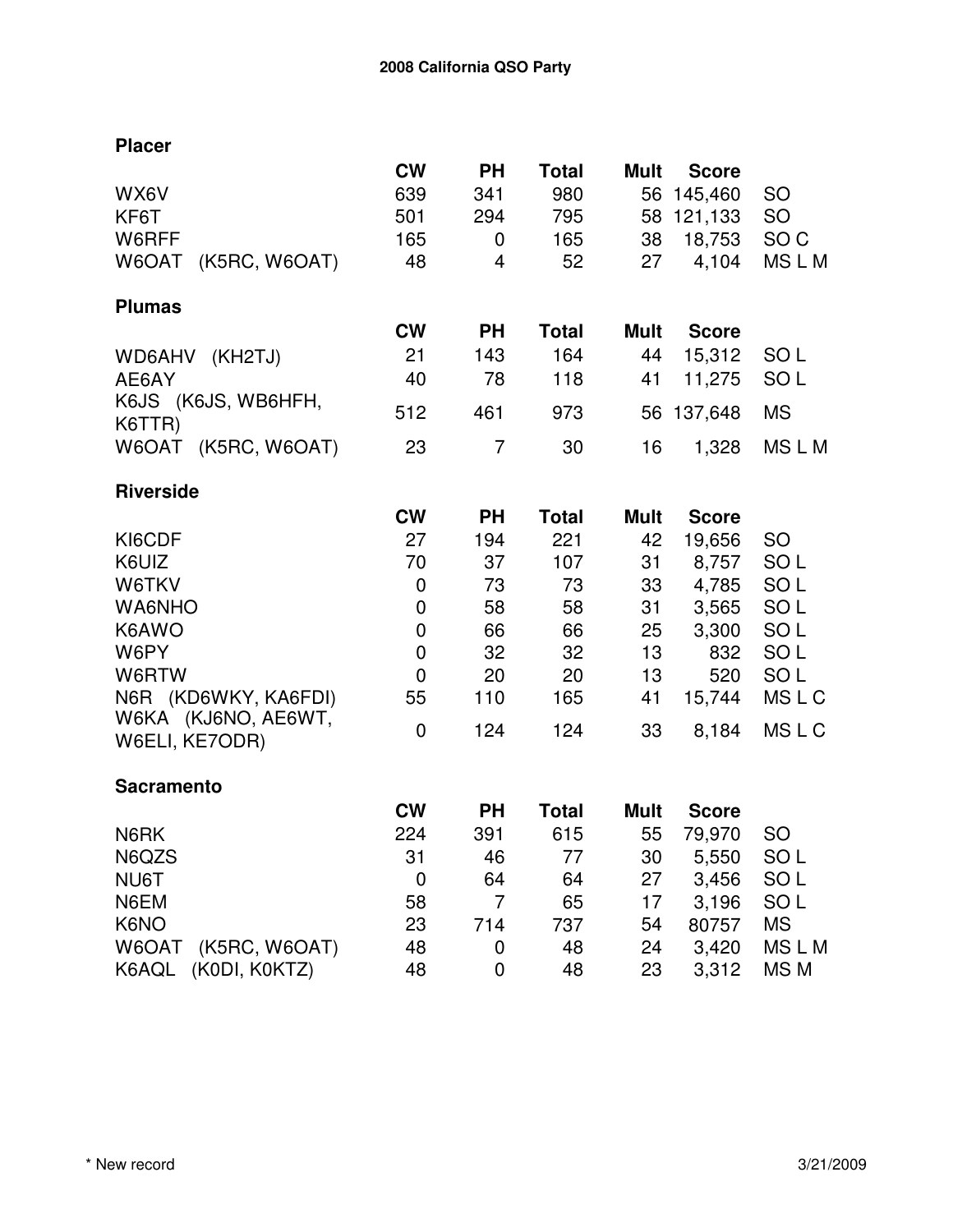## **San Benito**

|                                                        | <b>CW</b> | <b>PH</b> | Total        | Mult | <b>Score</b> |                 |
|--------------------------------------------------------|-----------|-----------|--------------|------|--------------|-----------------|
| KS5A                                                   | 33        | 0         | 33           | 21   | 2,079        | SO L M          |
| N6LY                                                   | 0         | 10        | 10           | 6    | 120          | SO <sub>L</sub> |
| WR6E<br>(AC6E, KI6MBY,<br>NC6E)                        | 0         | 305       | 305          | 53   | 32,330       | <b>MS</b>       |
| (KODI, KOKTZ)<br>K6AQL                                 | 33        | 0         | 33           | 23   | 2,277        | MS <sub>M</sub> |
| <b>San Bernadino</b>                                   |           |           |              |      |              |                 |
|                                                        | <b>CW</b> | <b>PH</b> | <b>Total</b> | Mult | <b>Score</b> |                 |
| KQ6ES                                                  | 400       | 127       | 527          | 53   | 77,009       | SO <sub>L</sub> |
| AD6WL                                                  | 242       | 0         | 242          | 48   | 34,848       | SO <sub>L</sub> |
| W6PRA                                                  | 0         | 6         | 6            | 6    | 72           | SO <sub>L</sub> |
| K6VO (K6NR, AD6OI,<br>K6RBS, N6REG, KF6HVO,            | 778       | 1,229     | 2,007        |      | 57 273,087   | <b>MS</b>       |
| K6MCP                                                  | 0         | 120       | 120          | 29   | 6,931        | <b>MS</b>       |
| WN6K (WN6K, N6UWW,<br>WB6BFG, K6AH,<br>KG6RCW, KI6AOL) | 492       | 491       | 983          | 56   | 137,564      | MM L C          |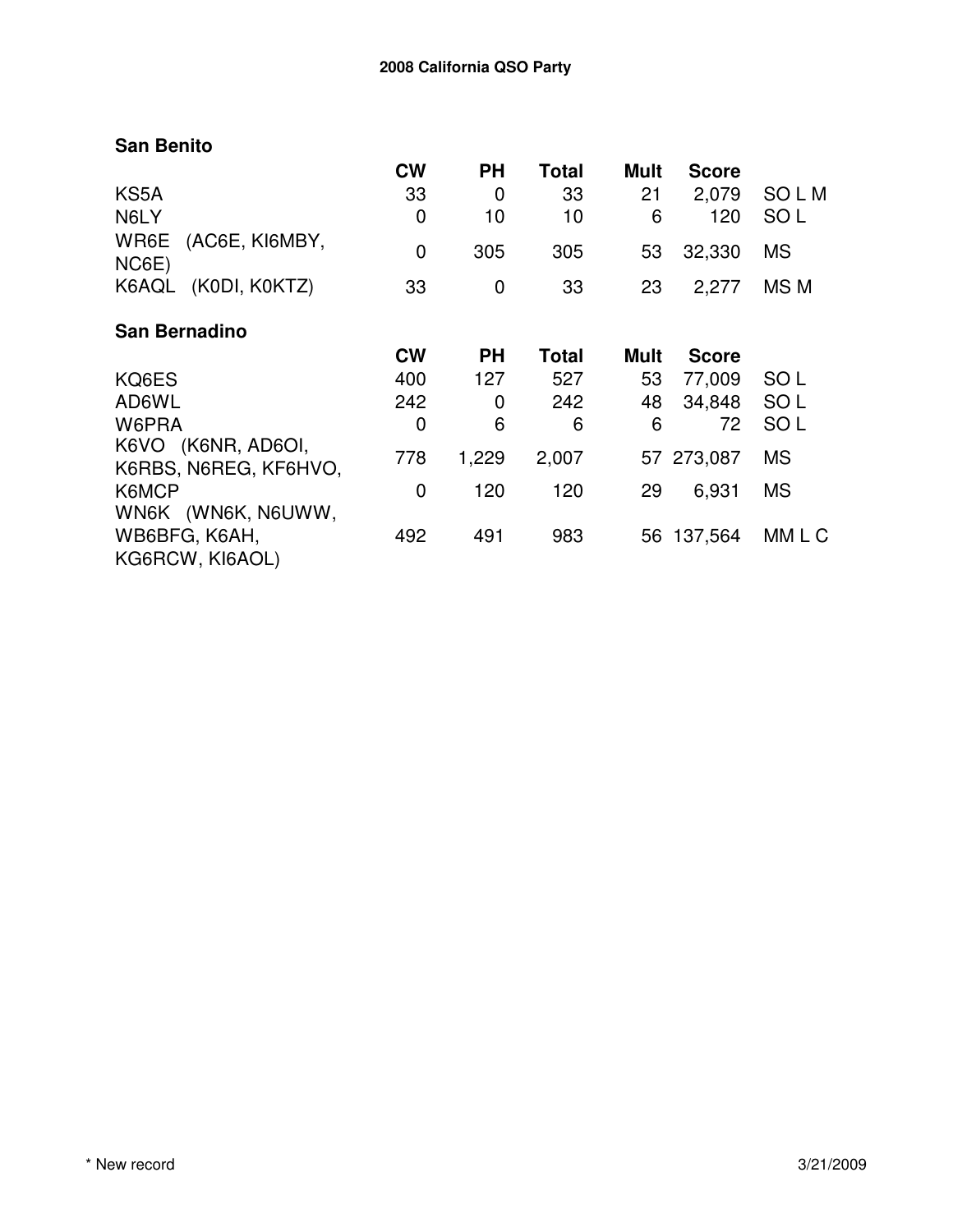## **San Diego**

|                            | <b>CW</b>        | PН          | Total        | <b>Mult</b> | <b>Score</b> |                 |
|----------------------------|------------------|-------------|--------------|-------------|--------------|-----------------|
| (N6MJ)<br>W6YI             | 1,062            | 1,606       | 2,668        | 58          | 370,939      | <b>SO</b>       |
| K6NA<br>(NED)              | 986              | 1,148       | 2,134        | 58          | 304,587      | <b>SO</b>       |
| K6AM                       | 812              | 481         | 1,293        | 57          | 193,543      | SO <sub>L</sub> |
| N6XT                       | 1                | 976         | 977          | 57          | 111,435      | SO              |
| K6UW                       | 438              | 221         | 659          | 55          | 96,497       | <b>SO</b>       |
| NC6K                       | 342              | 44          | 386          | 52          | 57,928       | SO <sub>L</sub> |
| NE61                       | 305              | 60          | 365          | 50          | 51,750       | <b>SO</b>       |
| K <sub>2</sub> RP          | 228              | 94          | 322          | 47          | 40,984       | <b>SO</b>       |
| K6WSC                      | 253              | 44          | 297          | 48          | 40,536       | SO <sub>L</sub> |
| W6KY                       | 177              | 37          | 214          | 41          | 24,764       | SO <sub>L</sub> |
| AE6IC                      | 83               | 139         | 222          | 45          | 23,647       | SO <sub>L</sub> |
| W6YOO                      | $\mathbf 0$      | 203         | 203          | 46          | 18,676       | <b>SO</b>       |
| N6VH                       | 101              | 88          | 189          | 30          | 14,370       | SO <sub>L</sub> |
| <b>KC6MIE</b>              | $\boldsymbol{0}$ | 155         | 155          | 32          | 9,920        | SO <sub>L</sub> |
| W2PWS                      | $\mathbf 0$      | 147         | 147          | 30          | 8,790        | SO <sub>L</sub> |
| WA6L                       | 74               | $\mathbf 0$ | 74           | 34          | 7,497        | SO <sub>L</sub> |
| W6ASP                      | $\mathbf 0$      | 81          | 81           | 25          | 4,025        | SO <sub>L</sub> |
| KI6QDB                     | 18               | 73          | 91           | 20          | 3,970        | SO <sub>L</sub> |
| W6ABE                      | $\mathbf 0$      | 58          | 58           | 32          | 3,680        | SO <sub>L</sub> |
| AB <sub>6</sub> OK         | $\mathbf 0$      | 103         | 103          | 17          | 3,485        | SO <sub>L</sub> |
| N6NC                       | 99               | 0           | 99           | 5           | 1,477        | SO              |
| K6FQ                       | 0                | 28          | 28           | 18          | 990          | SO              |
| KI6AOK                     | $\mathbf 0$      | 6           | 6            | 5           | 55           | SO <sub>L</sub> |
| N6KI<br>(N6KI, N6OX, NN6X) | 651              | 880         | 1,531        |             | 58 215,209   | <b>MS</b>       |
| N6WB (KE6PY, W6TAN,        |                  |             |              |             |              |                 |
| W6NWF, N6EP, AE6GM,        | 382              | 301         | 683          | 56          | 97,888       | <b>MSLC</b>     |
| W6CD)                      |                  |             |              |             |              |                 |
| KK6TV<br>(KK6TV, KR6V)     | 0                | 133         | 133          | 36          | 9,540        | MS L            |
| (AD6ZJ, KI6LLD,<br>AD6ZJ   | 21               | 251         | 272          | 43          | 24,295 MM L  |                 |
| KI6SXH)                    |                  |             |              |             |              |                 |
| <b>San Francisco</b>       |                  |             |              |             |              |                 |
|                            | <b>CW</b>        | <b>PH</b>   | <b>Total</b> | <b>Mult</b> | <b>Score</b> |                 |
| N6RA                       | 538              | 197         | 735          | 56          | 112,308      | SO <sub>L</sub> |
| K6OWL                      | 50               | 3           | 53           | 24          | 3,708        | SO <sub>L</sub> |
| W6UDS<br>(W6UDS,           |                  |             |              |             |              |                 |
| N6VAW)                     | $\mathbf 0$      | 10          | 10           | 5           | 95           | MS <sub>L</sub> |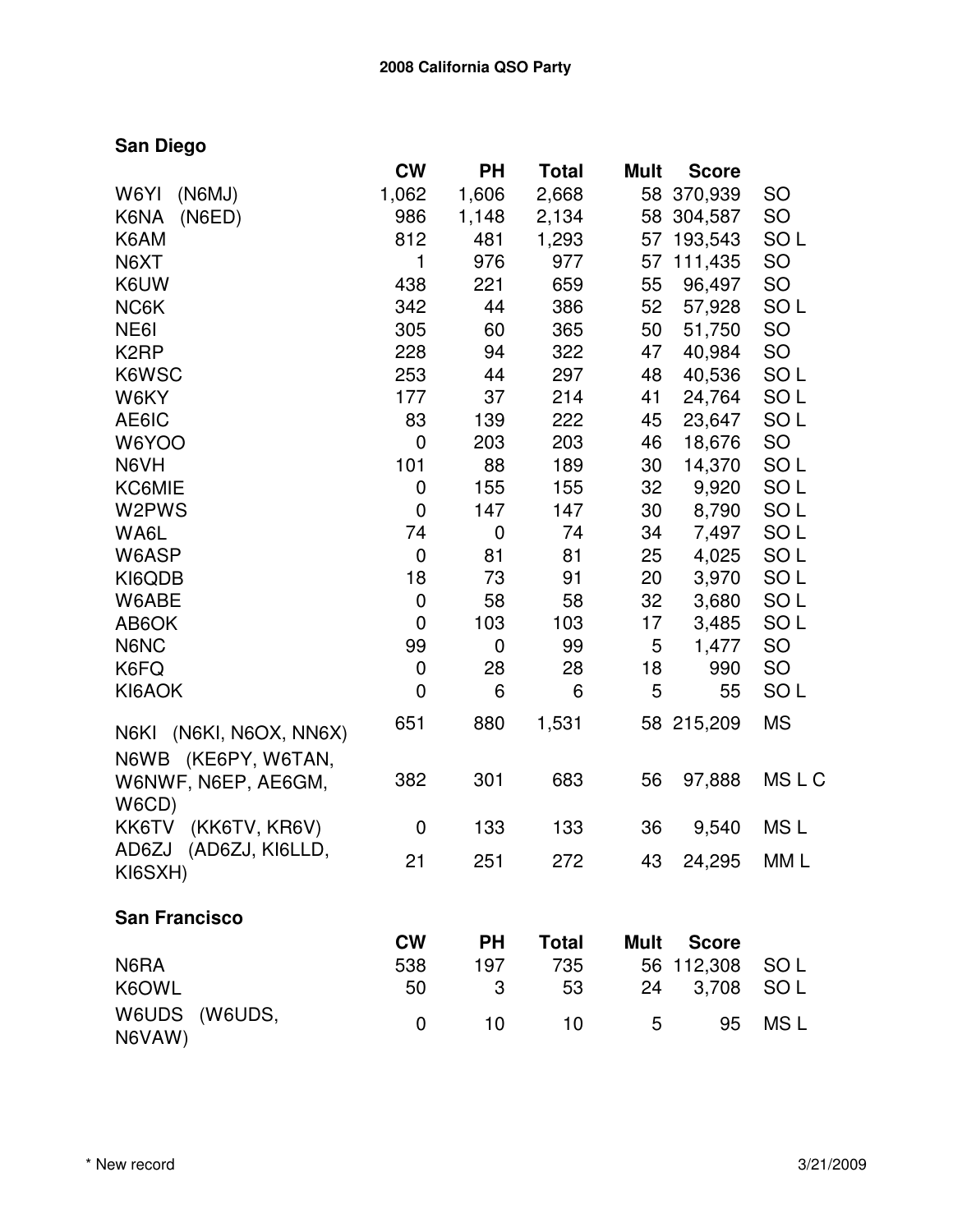| San Jaoquin            |             |             |              |                |              |                 |
|------------------------|-------------|-------------|--------------|----------------|--------------|-----------------|
|                        | <b>CW</b>   | <b>PH</b>   | <b>Total</b> | <b>Mult</b>    | <b>Score</b> |                 |
| K6MDS                  | 0           | 470         | 470          | 55             | 51,645       | <b>SO</b>       |
| AA6K                   | 0           | 306         | 306          | 55             | 33,660       | SO <sub>L</sub> |
| KF6JQC                 | 0           | 32          | 32           | 18             | 1,152        | SO <sub>L</sub> |
| W6MEM                  | $\mathbf 0$ | 3           | 3            | $\overline{2}$ | 12           | SO <sub>L</sub> |
| K6AQL (K0DI, K0KTZ)    | 56          | $\mathbf 0$ | 56           | 28             | 4,704        | MS <sub>M</sub> |
| <b>San Luis Obispo</b> |             |             |              |                |              |                 |
|                        | <b>CW</b>   | <b>PH</b>   | <b>Total</b> | <b>Mult</b>    | <b>Score</b> |                 |
| W6TK                   | 833         | 989         | 1,822        | 57             | 255,189      | <b>SO</b>       |
| KA3DRR                 | 69          | $\mathbf 0$ | 69           | 22             | 4,554        | SO <sub>L</sub> |
| (KA3DRR/6)             |             |             |              |                |              |                 |
| KS5A                   | 31          | $\mathbf 0$ | 31           | 20             | 1,830        | <b>SOLM</b>     |
| (N6XG, W6SC)<br>N6XG   | 581         | 97          | 678          | 52             | 100,672      | <b>MS</b>       |
| K6AQL (K0DI, K0KTZ)    | 55          | 6           | 61           | 28             | 4,956        | MS <sub>M</sub> |
| <b>San Mateo</b>       |             |             |              |                |              |                 |
|                        | <b>CW</b>   | <b>PH</b>   | <b>Total</b> | <b>Mult</b>    | <b>Score</b> |                 |
| N6NF                   | 838         | 754         | 1,592        |                | 57 229,111   | <b>SO</b>       |
| K6KLY                  | $\mathbf 0$ | 660         | 660          | 58             | 76,560       | SO              |
| KS5A                   | 65          | $\mathbf 0$ | 65           | 25             | 4,837        | <b>SOLM</b>     |
| W6ISO                  | 21          | 45          | 66           | 26             | 3,952        | SO <sub>L</sub> |
| KG6ZHC                 | 59          | $\mathbf 0$ | 59           | 11             | 1,947        | <b>SO</b>       |
| AF6FZ                  | $\mathbf 0$ | 12          | 12           | 9              | 207          | SO <sub>L</sub> |
| Santa Barabara         |             |             |              |                |              |                 |
|                        | <b>CW</b>   | <b>PH</b>   | <b>Total</b> | <b>Mult</b>    | <b>Score</b> |                 |
| WA6FGV                 | 343         | 210         | 553          | 54             | 78,111       | SO              |
| AA6VX                  | 113         | $\mathbf 0$ | 113          | 33             | 11,137       | SO <sub>L</sub> |
| W6RFU<br>(KG6K, W0OOT) | $\mathbf 0$ | 158         | 158          | 38             | 11,970       | MS <sub>S</sub> |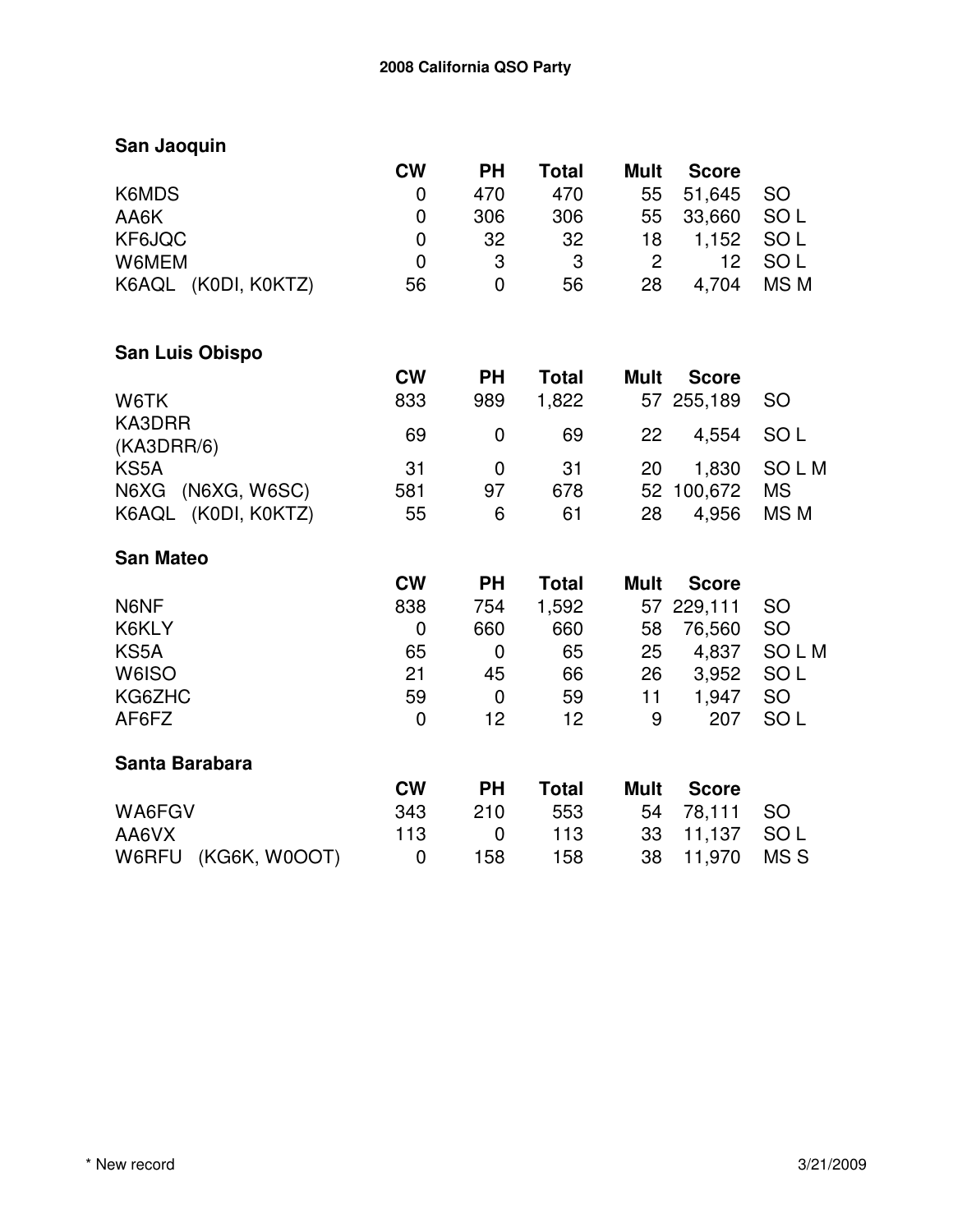## **Santa Clara**

|                     | <b>CW</b>      | <b>PH</b>        | Total        | <b>Mult</b>    | <b>Score</b>      |                 |
|---------------------|----------------|------------------|--------------|----------------|-------------------|-----------------|
| AE6Y                | 994            | 532              | 1,526        | 57             | 230,622           | SO <sub>L</sub> |
| K6YT<br>(W0YK)      | 1,396          | 0                | 1,396        |                | 55 230,340        | SO              |
| N6TV                | 1,350          | 0                | 1,350        |                | 55 222,667        | SO              |
| K6MM                | 575            | 349              | 924          |                | 57 138,111        | <b>SO</b>       |
| W6AMM<br>(ND2T)     | 749            | 1                | 750          | 51             | 114,622           | SO              |
| W6NL                | 303            | 459              | 762          | 57             | 104,139           | SO <sub>L</sub> |
| K6GT                | 347            | 324              | 671          | 58             | 97,817            | SO <sub>L</sub> |
| AA6XV               | 215            | 23               | 238          | 45             | 30,982            | SO <sub>L</sub> |
| K6GFJ               | 210            | $\overline{7}$   | 217          | 42             | 27,006            | SO <sub>L</sub> |
| NW6P                | 149            | 19               | 168          | 39             | 18,856            | SO              |
| AC6YY               | 113            | 32               | 145          | 35             | 14,105            | SO <sub>Q</sub> |
| W6PRI               | 128            | 28               | 156          | 29             | 12,731            | SO <sub>L</sub> |
| K6WV                | 40             | 74               | 114          | 29             | 7,728             | SO              |
| N6SPB               | $\mathbf 0$    | 107              | 107          | 35             | 7,455             | SO <sub>L</sub> |
| AD6GI               | 62             | $\mathbf 0$      | 62           | 22             | 4,092             | SO <sub>Q</sub> |
| AE6CW               | $\mathbf 0$    | 40               | 40           | 21             | 1,659             | SO <sub>L</sub> |
| KI6LQE              | $\mathbf 0$    | 26               | 26           | 18             | 918               | SO <sub>L</sub> |
| W6EB                | $\overline{0}$ | 34               | 34           | 11             | 748               | <b>SO</b>       |
| W6RQ                | $\overline{0}$ | 26               | 26           | 14             | 728               | SO <sub>L</sub> |
| N6GK                | $\mathbf 0$    | 40               | 40           | $\overline{7}$ | 560               | SO              |
| KS5A                | 15             | $\boldsymbol{0}$ | 15           | 10             | 435               | <b>SOLM</b>     |
| AE6RR               | $\mathbf 0$    | 15               | 15           | 11             | 330               | SO              |
| KG6ZPD              | 0              | 11               | 11           | 3              | 66                | SO              |
| K6AQL (K0DI, K0KTZ) | 37             | 0                | 37           | 19             | 2,109             | MS M            |
| W6YX (N7MH, N6CCH,  |                |                  |              |                |                   |                 |
| K6UFO, W6RK, AA6XV, | 1,233          | 1,770            | 3,003        |                | 57 412,623 * MM S |                 |
| W6KNS)              |                |                  |              |                |                   |                 |
| <b>Santa Cruz</b>   |                |                  |              |                |                   |                 |
|                     | <b>CW</b>      | <b>PH</b>        | <b>Total</b> | <b>Mult</b>    | <b>Score</b>      |                 |
| K6XX                | 1,118          | 1,069            | 2,187        |                | 58 318,478        | <b>SO</b>       |
| KARR                | 908            | $\Omega$         | <b>ANG</b>   |                | 52 141 570        | SO              |

| 908 | 0     | 908  |       |        | - SO                                                               |
|-----|-------|------|-------|--------|--------------------------------------------------------------------|
| 487 | 191   | 678  |       |        | - SO                                                               |
| 0   | 239   | 239  |       |        | - SO L                                                             |
| 0   | 187   | 187  | 43    | 16,082 | SO L                                                               |
| 0   | 130   | 130  | 34    | 8,840  | SO Q                                                               |
| 0   | 72    | 72   | 23    |        |                                                                    |
| 30  | 0     | 30   | 18    | 1,593  | <b>SOLM</b>                                                        |
|     | 1,110 | UOY. | 2,101 |        | 50 310.470 SU<br>52 141,570<br>56 103,068<br>48 22,944<br>3,312 SO |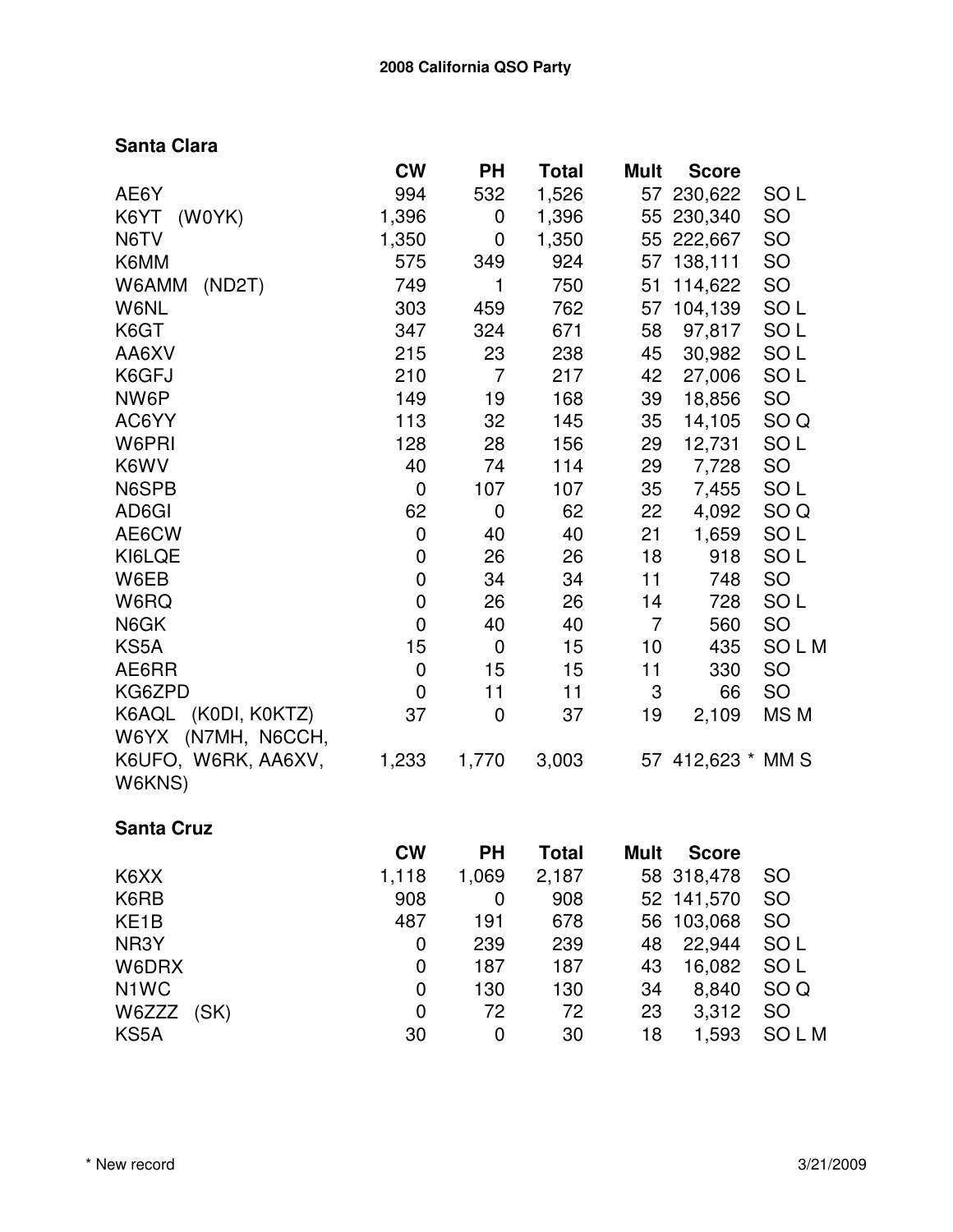| <b>Shasta</b>                 |             |             |              |             |              |                 |
|-------------------------------|-------------|-------------|--------------|-------------|--------------|-----------------|
|                               | <b>CW</b>   | <b>PH</b>   | <b>Total</b> | <b>Mult</b> | <b>Score</b> |                 |
| N6RZR                         | 0           | 83          | 83           | 26          | 4,316        | SO <sub>L</sub> |
| AF6P                          | $\mathbf 0$ | 48          | 48           | 21          | 1,995        | SO <sub>L</sub> |
| W6OAT (K5RC, W6OAT)           | 23          | 1           | 24           | 16          | 1,136        | MSLM            |
| <b>Sierra</b>                 |             |             |              |             |              |                 |
|                               | <b>CW</b>   | <b>PH</b>   | <b>Total</b> | <b>Mult</b> | <b>Score</b> |                 |
| W6DSG                         | $\mathbf 0$ | 21          | 21           | 14          | 588          | SOLC            |
| W6OAT (K5RC, W6OAT)           | 101         | 18          | 119          | 39          | 13,182       | MSLM            |
| <b>Siskiyou</b>               |             |             |              |             |              |                 |
|                               | <b>CW</b>   | <b>PH</b>   | <b>Total</b> | Mult        | <b>Score</b> |                 |
| KJ6RA                         | 24          | 419         | 443          | 47          | 42,770       | <b>SO</b>       |
| WA6ST                         | 0           | 242         | 242          | 53          | 25,599       | SO              |
| K6JAR                         | 9           | 134         | 143          | 28          | 8,232        | SO              |
| KI6GVM                        | $\mathbf 0$ | 53          | 53           | 26          | 2,730        | SOLS            |
| Solano                        |             |             |              |             |              |                 |
|                               | <b>CW</b>   | <b>PH</b>   | <b>Total</b> | <b>Mult</b> | <b>Score</b> |                 |
| KE6QR                         | 260         | 80          | 340          | 49          | 45,986       | SO <sub>L</sub> |
| N6AJR                         | 51          | 241         | 292          | 42          | 26,607       | SO              |
| KG6TT                         | 0           | 76          | 76           | 38          | 5,738        | SO <sub>L</sub> |
| (N6UUG, N6JS)<br><b>N6UUG</b> | 0           | 1,070       | 1,070        | 58          | 124,120      | <b>MS</b>       |
| (KODI, KOKTZ)<br>K6AQL        | 49          | 0           | 49           | 24          | 3,492        | MS M            |
| Sonoma                        |             |             |              |             |              |                 |
|                               | <b>CW</b>   | <b>PH</b>   | <b>Total</b> | <b>Mult</b> | <b>Score</b> |                 |
| W6XU                          | 791         | 962         | 1,753        |             | 57 244,843   | <b>SO</b>       |
| N6IE                          | 473         | 647         | 1,120        |             | 58 157,354   | SO              |
| WW6D                          | 379         | 142         | 521          | 54          | 76,599       | <b>SO</b>       |
| AA6YX                         | 342         | 185         | 527          | 52          | 72,462       | SO <sub>L</sub> |
| K6ANP                         | 170         | $\mathbf 0$ | 170          | 40          | 20,340       | SO              |
| AE6YB                         | 0           | 189         | 189          | 45          | 16,965       | SO <sub>L</sub> |
| KD6OTC                        | 0           | 88          | 88           | 37          | 6,512        | SO <sub>L</sub> |
| K6EAR (KH6GJV,<br>KF6CLG)     | 0           | 112         | 112          | 33          | 7,392        | MS <sub>L</sub> |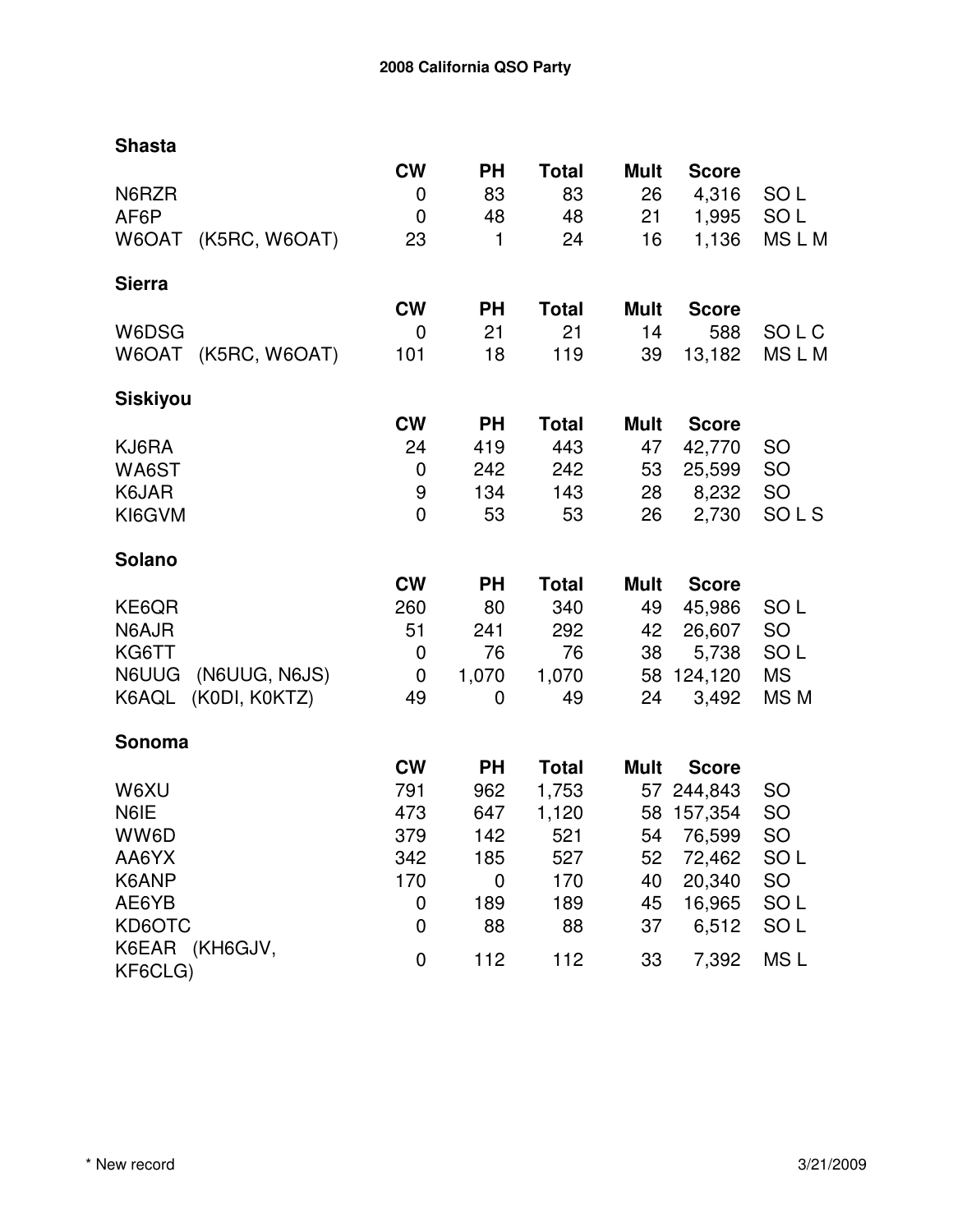| <b>Stanislau</b>                              |             |                |              |             |              |                 |
|-----------------------------------------------|-------------|----------------|--------------|-------------|--------------|-----------------|
|                                               | <b>CW</b>   | <b>PH</b>      | <b>Total</b> | <b>Mult</b> | <b>Score</b> |                 |
| W6XK                                          | 504         | $\mathbf 0$    | 504          | 51          | 77,035       | <b>SO</b>       |
| K6CSL                                         | 102         | 33             | 135          | 37          | 13,727       | SO <sub>L</sub> |
| <b>W6USN</b><br>(W7MH)                        | $\mathbf 0$ | 43             | 43           | 23          | 1,955        | SO              |
| K6AQL (K0DI, K0KTZ)                           | 15          | $\overline{0}$ | 15           | 11          | 495          | MS <sub>M</sub> |
| <b>Sutter</b>                                 |             |                |              |             |              |                 |
|                                               | <b>CW</b>   | <b>PH</b>      | <b>Total</b> | <b>Mult</b> | <b>Score</b> |                 |
| N6BOB                                         | $\mathbf 0$ | 96             | 96           | 39          | 7,488        | <b>SO</b>       |
| W6EO                                          | 74          | $\mathbf{1}$   | 75           | 29          | 6,467        | SO <sub>L</sub> |
| K6AQL (K0DI, K0KTZ)                           | 105         | 0              | 105          | 38          | 11,913       | MS <sub>M</sub> |
| <b>Tehama</b>                                 |             |                |              |             |              |                 |
|                                               | <b>CW</b>   | <b>PH</b>      | <b>Total</b> | <b>Mult</b> | <b>Score</b> |                 |
| W6JEX                                         | $\mathbf 0$ | 69             | 69           | 24          | 3,312        | <b>SO</b>       |
| (K5RC, W6OAT)<br>W6OAT                        | 22          | $\overline{4}$ | 26           | 13          | 962          | MSLM            |
| (KODI, KOKTZ)<br>K6AQL<br>N6RNO (N6RNO, NO6X, | 8           | 1              | 9            | 6           | 156          | MS M            |
| N3ZZ, K6MI, WB6HYD,<br>K6VLF)                 | 425         | 212            | 637          | 54          | 91,611       | MM <sub>C</sub> |
| <b>Trinity</b>                                |             |                |              |             |              |                 |
|                                               | <b>CW</b>   | <b>PH</b>      | <b>Total</b> | <b>Mult</b> | <b>Score</b> |                 |
| W6PZ (K6SRZ)                                  | 808         | 301            | 1,109        |             | 55 166,430   | SO <sub>C</sub> |
| <b>Tulare</b>                                 |             |                |              |             |              |                 |
|                                               | <b>CW</b>   | <b>PH</b>      | <b>Total</b> | <b>Mult</b> | <b>Score</b> |                 |
| N6LL                                          | 166         | 43             | 209          | 43          | 25,069       | SO <sub>L</sub> |
| K6G (KE7DX)                                   | 94          | 55             | 149          | 37          | 14,504       | SOLC            |
| KS5A                                          | 20          | $\overline{0}$ | 20           | 14          | 819          | SOLM            |
| N6RZ (N6RZ, N6CK)                             | 134         | 105            | 239          | 36          | 22,032       | <b>MS</b>       |
| K6AQL (K0DI, K0KTZ)                           | 112         | $\mathbf 0$    | 112          | 38          | 12,711       | MS <sub>M</sub> |
| <b>Tuolomne</b>                               |             |                |              |             |              |                 |
|                                               | <b>CW</b>   | <b>PH</b>      | <b>Total</b> | <b>Mult</b> | <b>Score</b> |                 |
| N6DE                                          | 698         | 832            | 1,530        | 58          | 217,906 *    | SO C            |
| KD6JZZ                                        | 0           | 249            | 249          | 50          | 24,850       | SO <sub>L</sub> |
| AF6EV                                         | 105         | 0              | 105          | 30          | 9,450        | SO <sub>L</sub> |
| KE6KYI                                        | $\mathbf 0$ | 33             | 33           | 22          | 1,430        | SO <sub>L</sub> |